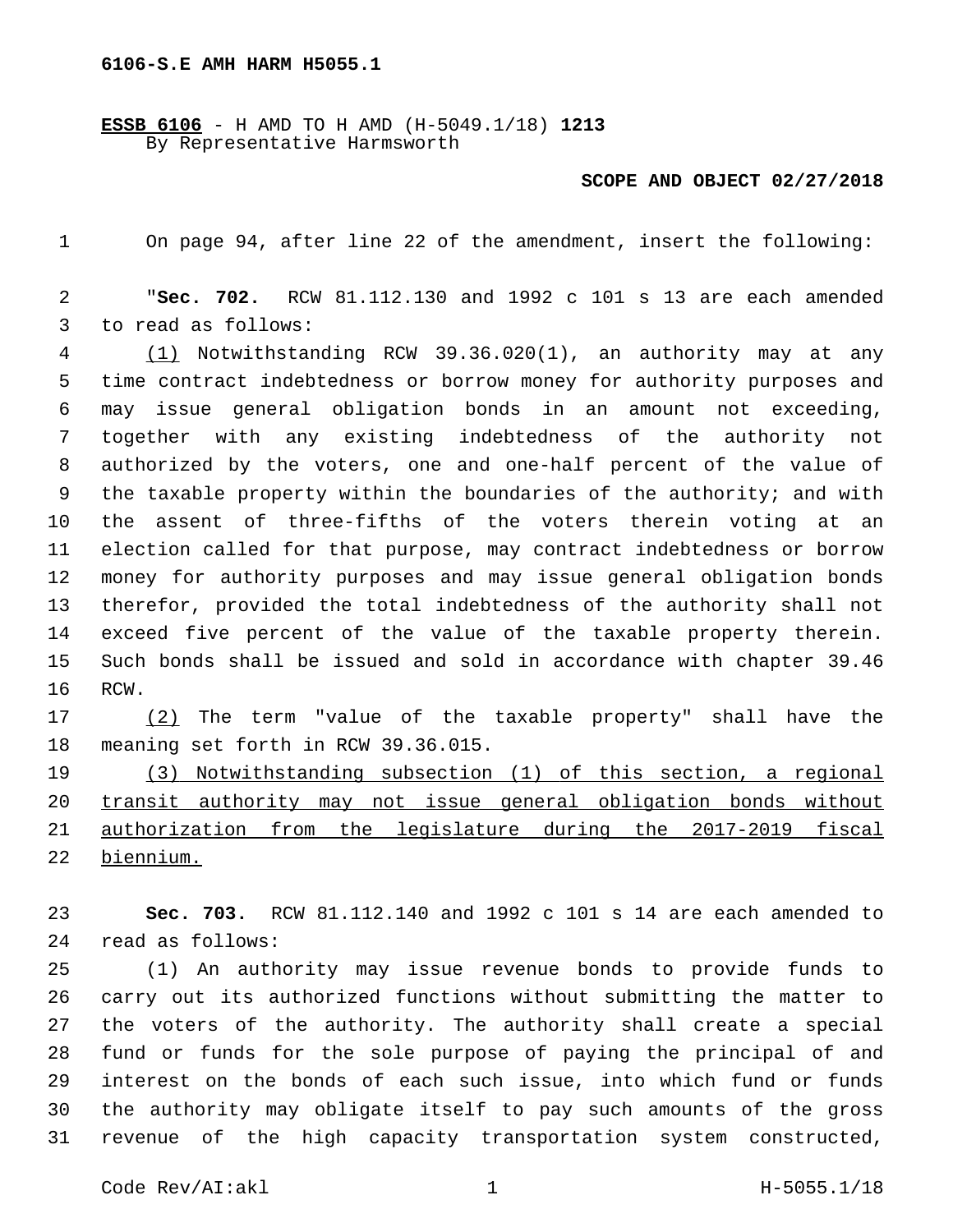acquired, improved, added to, or repaired out of the proceeds of sale of such bonds, as the authority shall determine and may obligate the authority to pay such amounts out of otherwise unpledged revenue that may be derived from the ownership, use, or operation of properties or facilities owned, used, or operated incident to the performance of the authorized function for which such bonds are issued or out of otherwise unpledged fees, tolls, charges, tariffs, fares, rentals, special taxes, or other sources of payment lawfully authorized for such purpose, as the authority shall determine. The principal of, and interest on, such bonds shall be payable only out of such special fund or funds, and the owners of such bonds shall have a lien and charge against the gross revenue of such high capacity transportation system or any other revenue, fees, tolls, charges, tariffs, fares, special taxes, or other authorized sources pledged to the payment of 15 such bonds.

 Such revenue bonds and the interest thereon issued against such fund or funds shall be a valid claim of the owners thereof only as against such fund or funds and the revenue pledged therefor, and shall not constitute a general indebtedness of the authority.

 (2) Notwithstanding subsection (1) of this section, such bonds may be issued and sold in accordance with chapter 39.46 RCW.

 (3) Notwithstanding subsection (1) of this section, a regional transit authority may not issue revenue bonds without authorization from the legislature during the 2017-2019 fiscal biennium.

 **Sec. 704.** RCW 81.112.150 and 1992 c 101 s 15 are each amended to read as follows:26

 (1) An authority may form a local improvement district to provide any transportation improvement it has the authority to provide, impose special assessments on all property specially benefited by the transportation improvements, and issue special assessment bonds or revenue bonds to fund the costs of the transportation improvement. Local improvement districts shall be created and assessments shall be made and collected pursuant to chapters 35.43, 35.44, 35.49, 35.50, 34 35.51, 35.53, and 35.54 RCW.

 (2) The board shall by resolution establish for each special assessment bond issue the amount, date, terms, conditions, denominations, maximum fixed or variable interest rate or rates, maturity or maturities, redemption rights, registration privileges, if any, covenants, and form, including registration as to principal Code Rev/AI:akl 2 H-5055.1/18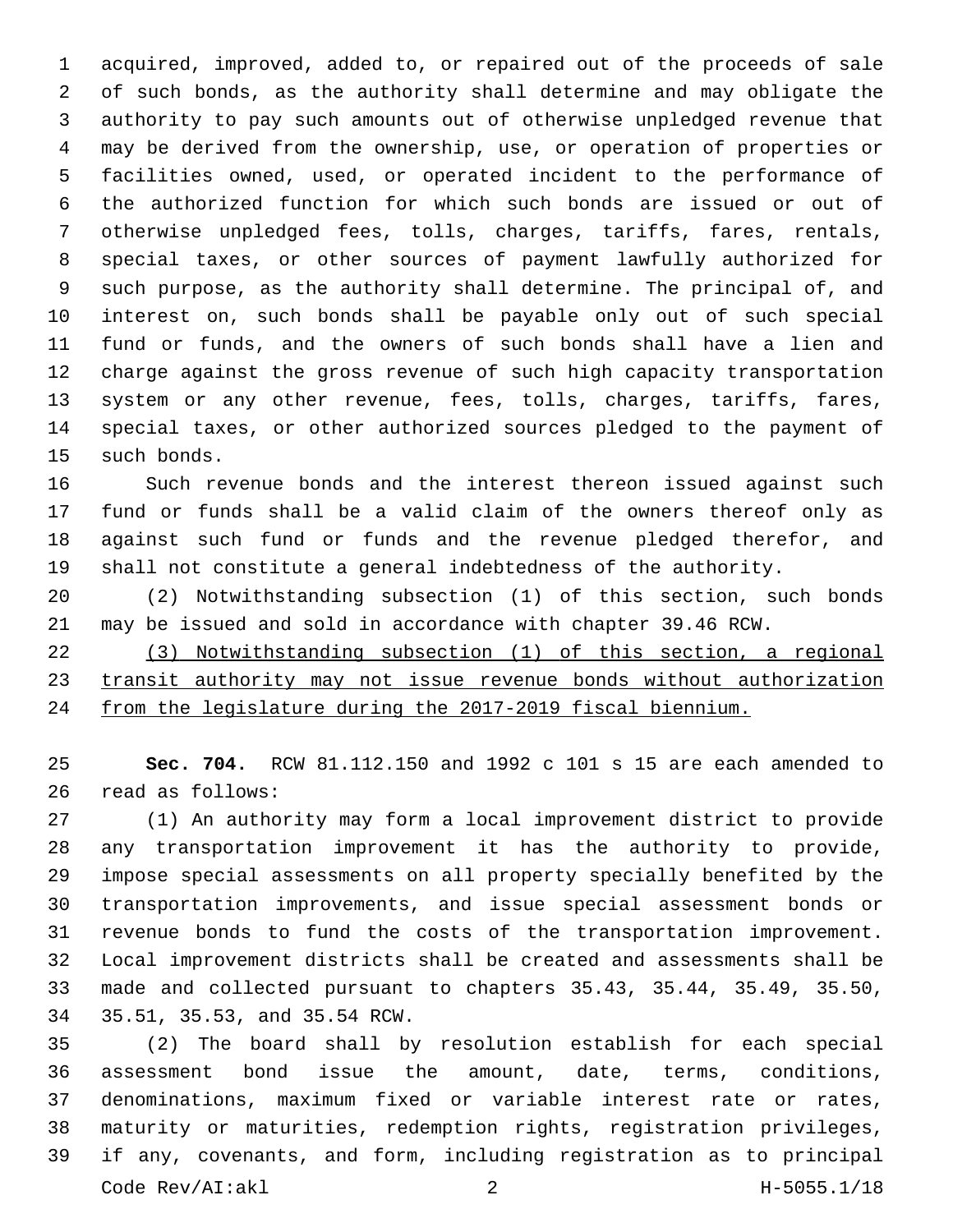and interest, registration as to principal only, or bearer. Registration may include, but not be limited to: (a) A book entry system of recording the ownership of a bond whether or not physical bonds are issued; or (b) recording the ownership of a bond together with the requirement that the transfer of ownership may only be effected by the surrender of the old bond and either the reissuance of the old bond or the issuance of a new bond to the new owner. Facsimile signatures may be used on the bonds and any coupons. The maximum term of any special assessment bonds shall not exceed thirty years beyond the date of issue. Special assessment bonds issued pursuant to this section shall not be an indebtedness of the authority issuing the bonds, and the interest and principal on the bonds shall only be payable from special assessments made for the improvement for which the bonds were issued and any local improvement guaranty fund that the authority has created. The owner or bearer of a special assessment bond or any interest coupon issued pursuant to this section shall not have any claim against the authority arising from the bond or coupon except for the payment from special assessments made for the improvement for which the bonds were issued and any local improvement guaranty fund the authority has created. The authority issuing the special assessment bonds is not liable to the owner or bearer of any special assessment bond or any interest coupon issued pursuant to this section for any loss occurring in the lawful operation of its local improvement guaranty fund. The substance of the limitations included in this subsection shall be plainly printed, written, or engraved on each special assessment bond 27 issued pursuant to this section.

 (3) Assessments shall reflect any credits given by the authority for real property or property right donations made pursuant to RCW 47.14.030.30

 (4) The board may establish and pay moneys into a local improvement guaranty fund to guarantee special assessment bonds 33 issued by the authority.

 (5) Notwithstanding subsection (1) of this section, a regional transit authority may not issue special assessment bonds or revenue bonds without authorization from the legislature during the 2017-2019 37 fiscal biennium."

 Renumber the remaining section consecutively and correct the 39 title.